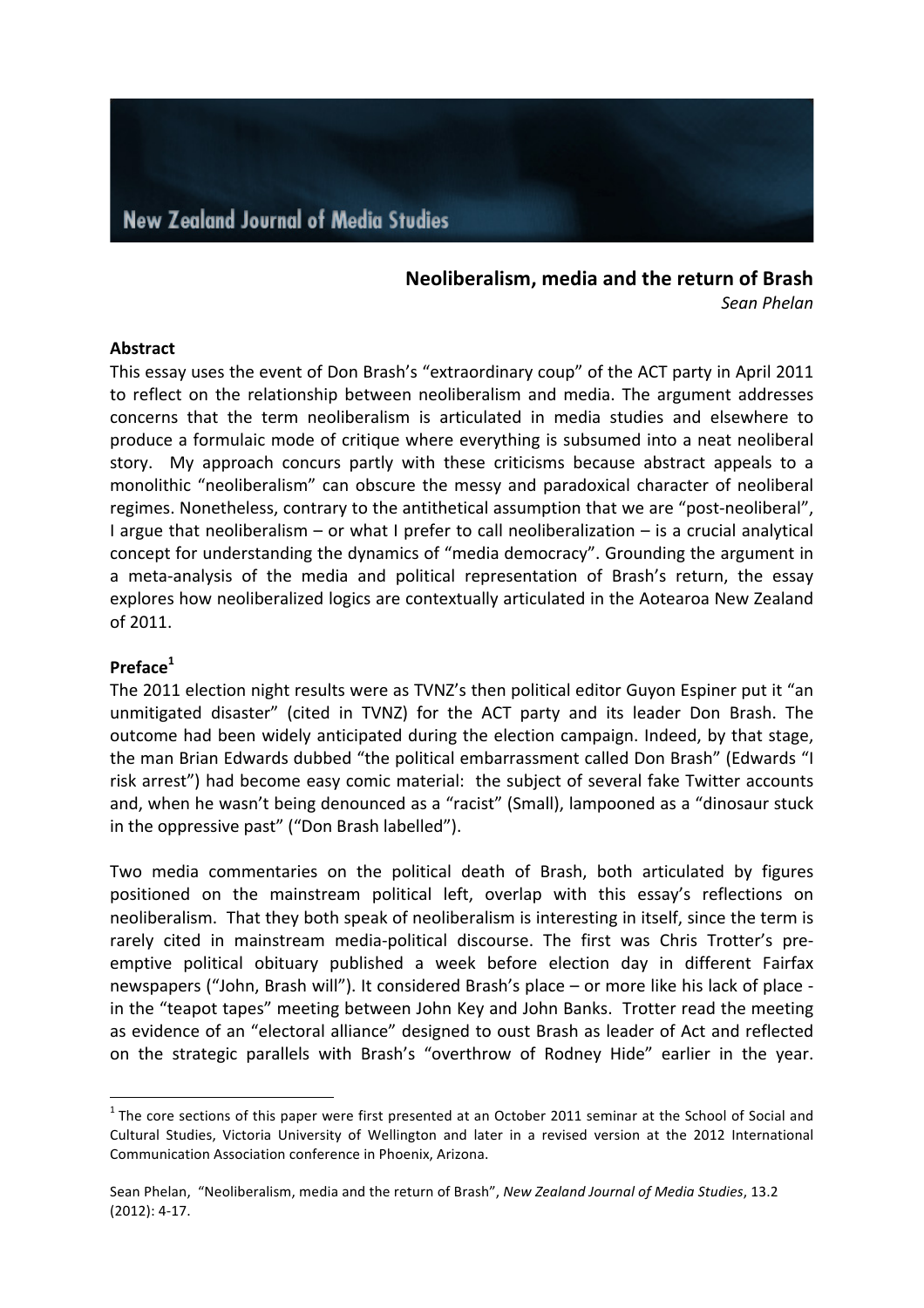Brash's desire to "rehabilitate Act" was attributed to his "ideological" conviction that "when it came to keeping the National-led Government on the *straight-and-narrow neoliberal path* [italics added], he was the only man for the job". Conversely, the identity of John Key and the National Party was distanced from neoliberalism: for instance, the policy prescription that emerged from Brash's leadership of a "taskforce dedicated to closing the wages-gap with Australia" was described as a "hard-line neoliberal prescription" that did not "impress the Prime Minister, who more or less dismissed Dr Brash's recommendations out-of-hand". Trotter therefore concluded that the "electoral alliance being forged [at the teapot meeting] was not between conservatives and neoliberals, it was between the Centre-Right and the Far-Right", as represented by "the genial and urbane Mr Key and the aggressive...provincial" and "outrageous right wing populist" Mr Banks.

The second media commentary here was the reported comments of Otago politics lecturer Bryce Edwards in an Anthony Hubbard article published a week after the election in the Sunday Star Times. Framed by the assumption that the election results illustrated a "battle for the political middle ground [that] left those on the edges out in the cold" (Hubbard), the article wondered why "the left-wing Mana party and the right-wing Act party did badly in the election". Edwards was cited to support the claim that the election illustrated a "'new centrist consensus' in politics, leaving little room for those outside it. 'We have an incredibly centre-oriented political sphere at the moment,' he [Edwards] said. 'There is just not the ideological mood for more diverse politics'." The point is reinforced when Edwards invokes neoliberalism: "Edwards suggests that Act's economic stance - its neo-liberal or Rogernomics-style model - is now out of date. 'The tide's gone out on neoliberalism, just as the tide's gone out on the [left] ideologies that sought to counter neoliberalism".

# **Conceptualising neoliberalism: blind-spots and possibilities**

Trotter and Edwards' analyses of Brash and the Act party overlap with this article's empirical focus on the earlier media-political event that was Brash's "extraordinary coup" ("Brash 'too extreme' for Key") of Act in April 2011. However, their observations about neoliberalism are even more interesting because of how they understand the term in a problematic way that supports this essay's core argument about the relationship between neoliberalism and media. 

The conceptualization of neoliberalism articulated by both Trotter and Edwards is marked by similar blind-spots and limitations. For Trotter neoliberalism is defined through the metaphor of a "straight and narrow path" that is implicitly distinguished from the path currently being taken by the "National-led Government". The characterisation of Brash as a "hard-line neoliberal" implies there are different ways of being neoliberal. However, by representing Key as contemptuous of Brash's policy prescriptions, Trotter situates Key and National as something other than neoliberal, a perception that, as we will see later, also informed Trotter's assessment of Brash's return earlier in the year ("'One people'"). Edwards' double-use of the "tide" metaphor articulates a similar logic even more forcefully: 'The tide's gone out on neoliberalism, just as the tide's gone out on the [left] ideologies that sought to counter neoliberalism". The comment exemplifies a wider discourse that constructs the present as a "post-ideological age" (Dean), a logic also reproduced in Edwards' previous description of Key as an exemplary "anti-ideological" and "anti-political" figure ("NZ politics daily").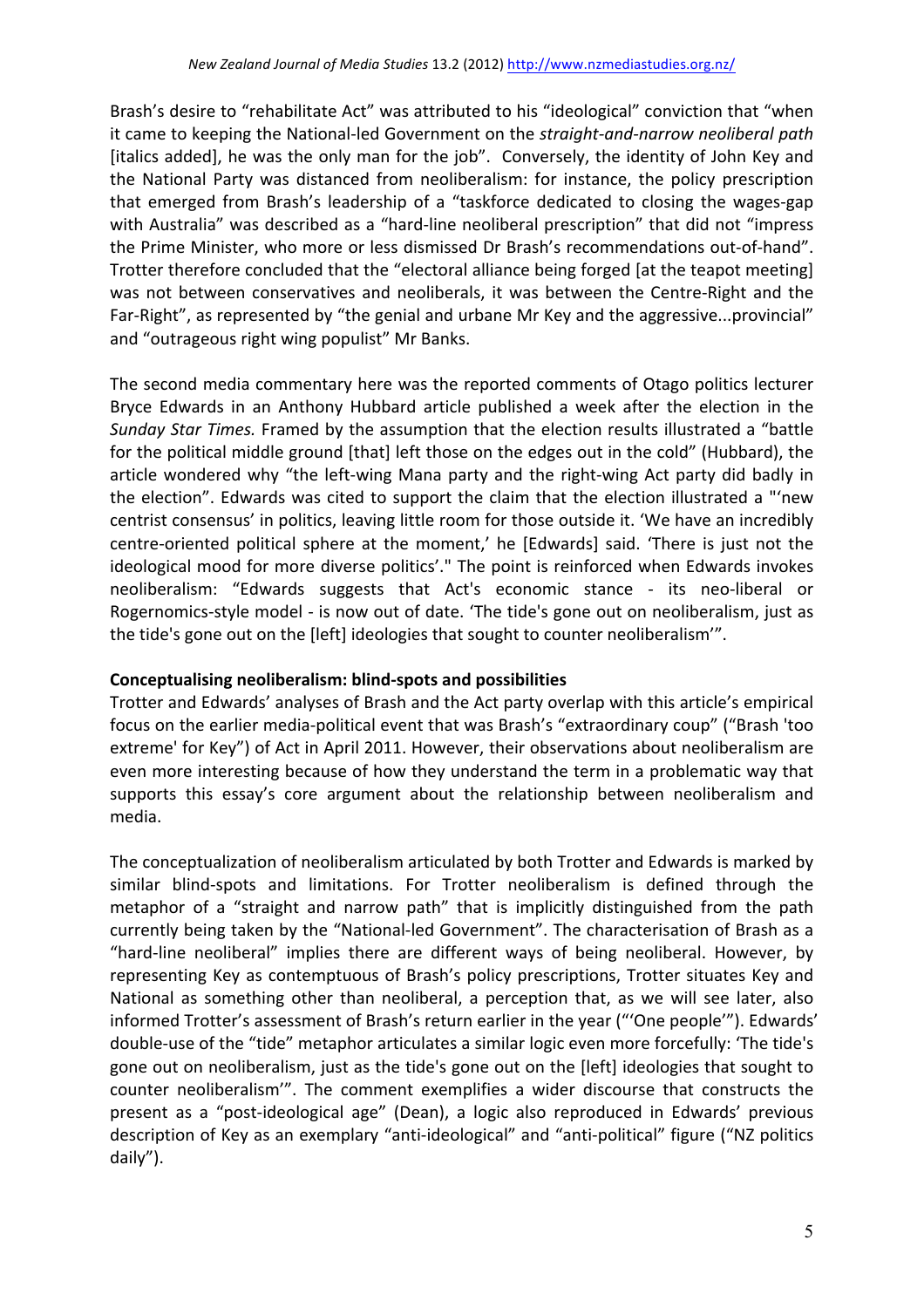Trotter and Edwards rearticulate a popular discourse that gained traction at the outset of the current economic and social crisis which represents the present historical moment as the "death" or "end of neoliberalism" (see Stiglitz; for a critical discussion, see Harvey "Is this *really"*). The supposition is that the term neoliberalism implies an ideological coherence and faith in the "free market" that can no longer be attributed to politicians like Key. The implication is that the contemporary political landscape needs to be understood as a "postneoliberal" context (see, for example, Rustin), in recognition of how political and governmental actors are now more amenable to policy measures that break from neoliberal ideological strictures.

Five years on this post-neoliberalism discourse already seems dated because of the emergence of a "hyperneoliberal" (Fuchs) austerity programme as the primary political response to the paradoxical crisis in neoliberalism. Yet, interpreted on its own terms, this post-neoliberalism discourse makes at least two problematic assumptions. First, it tends to define neoliberalism as a specifically economic ideology: a clearly delineated set of technical policy measures that privilege market mechanisms in the ideological construction of the social order (see Stiglitz). Economic and economistic concerns are clearly pivotal to the constitution of neoliberal identities and formations. However, the shorthand privileging of the economic, as a discrete sphere of social life, deemphasises how neoliberalism also needs to be understood as a political, social and cultural phenomenon (see, for example, Brown; Couldry "Voice Matters"; and Dean). Conceptualising neoliberalism in a more expansive way therefore underlines the need for caution in interpreting the renunciation of a particular policy regime as representing its "end"  $-$  as some were inclined to do when different national governments bailed out their banking systems in 2008. Narrowly focusing on the most recent policy initiative, in determining whether neoliberalism has ended or not, also ignores the cumulative structuring effects of earlier political decisions in naturalizing neoliberalized dispositions that do not simply disappear as a consequence of particular policy changes. 

The second and more fundamental problem with the post-neoliberal discourse is that it obscures how the political institutionalization of a neoliberalized social order has always been marked by a contradictory relationship with neoliberal doctrine. Contrary to Trotter's earlier metaphor, there has never been a "straight and narrow neoliberal path", but a messy and variegated political trajectory that cannot be reduced to a singular ideological blueprint or a simplistic opposition between market and state (Peck; Birch and Mykhnenko). These paradoxes were originally noted in Polanyi's analysis of how the nominally "free market" programmes of the  $19<sup>th</sup>$  century relied on a strong state that contradicted the doctrinal hostility to state intervention. They have been explored more recently in, for example, Hall's study of Thatcherism, Harvey's ("Brief History") analysis of different national articulations of neoliberalism, and Wacquant's discussion of the state's role in managing the social classes deemed surplus to market requirements. We cannot therefore adequately comprehend the phenomenon of "actually existing neoliberalism" (Brenner and Theodore) if we restrict our understanding to self-constructions of political identity (for how many people describe themselves as neoliberal?) or over-identify with neat typologies of the political field that position different identities as discrete. We could even suggest there has never been a "pure" neoliberalism, and to presuppose such a thing is to construct a convenient strawman that allows other neoliberalized identities to present themselves as comparatively reasonable, pragmatic and non-ideological (Peck).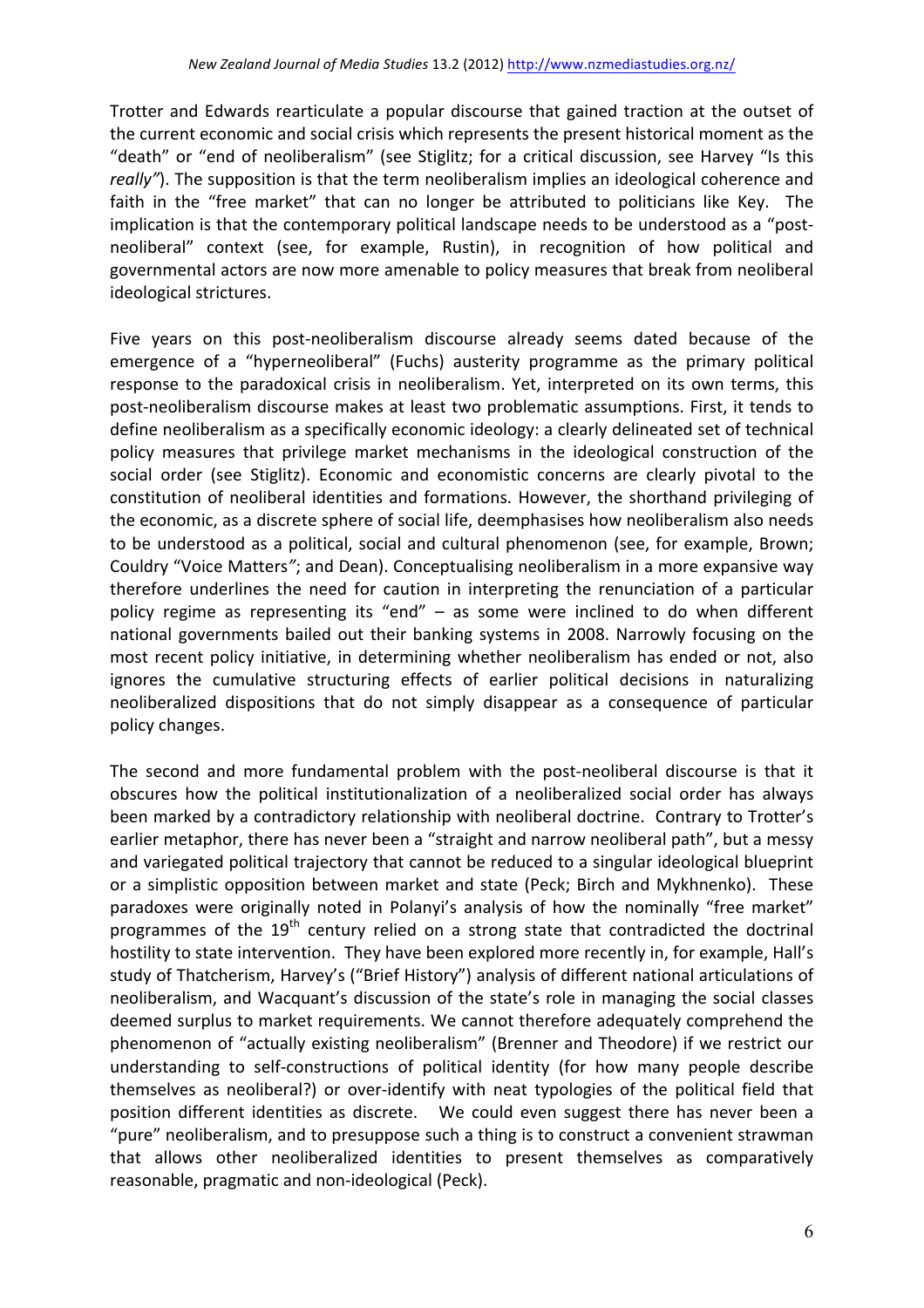Yet, the desire to transcend the concept of neoliberalism should not simply be dismissed, for scepticism about how the concept is deployed in critical discourse as a "summary label" is justified (Peck, xii). The concept is too often articulated in a monolithic and one-dimensional way in media and communication studies and elsewhere: as a straightforward name for the social totality that assumes a doctrinal and ideological coherence that is at least partly an idealist projection of the critical gaze itself (Bowman). Barnett argues that, in both its Marxist and Foucauldian iterations, neoliberalism functions as a "consolation" term facilitating the ritualistic enactment of a formulaic critical identity (also see Grossberg). Hallin voices similar criticisms about media studies research, suggesting that building "the story of recent social change... in terms of the shift to neoliberalism" often "rests content with vague and simplistic formulations, which....are far from adequate to understand the changes that have taken place in media and social systems over this period" (43).

This essay does not present a detailed theoretical examination of the relationship between neoliberalism and media (for further discussion, see Phelan chapter in Dahlberg and Phelan). Nor do I explore how the analysis of neoliberalism can draw on insights from the existing media and communication literature, including the local literature on the political economy of Aotearoa New Zealand's media system (see Hope; Thompson; and Jutel). Formulated in broadstroke terms, my approach interrogates the prefabricated nature of much critical discourse about neoliberalism, yet argues that the term can be salvaged as a useful analytical concept. Clarke straddles a similar position when he calls for a form of critical analysis that dissects the "neo-liberalization of things" (13), rather than simply glossing social practices and identities as neoliberal. The problem with the latter approach is that it can cultivate a "subsumptive" form of analysis, in which a diverse array of social objects and practices are bundled under the concept of neoliberalism "without the object or the concept undergoing any modification during the process of subsumption" (Glynos and Howarth 16). Put simply, this is to say that our methodological procedures for analysing neoliberalism need to be informed by more than abstract conceptualizations - what Peck characterises as the standard critical invocation of neoliberalism as a "shorthand term for the ideological atmosphere" (xi). Instead, we need a theoretical and methodological approach that does not reduce complex social practices to the monolithic category of neoliberalism but which is nonetheless attentive to how different social regimes are neoliberalized in diverse ways. As a basic working definition, I define neoliberalization as:

The process where market-based logics and practices  $-$  especially logics of market determinism, commodification, individualization, competitive ritual, and self-interest are dialectically internalized and generated in particular social regimes.

My empirical focus here is on Brash's April 2011 coup of Act as a moment that illuminates the "socially reproduced form" (Peck xii) neoliberalization takes in media representations. The analysis draws summarily on Meyer's notion of "media democracy", which he conceptualises as the repressive structuring effects that mainstream "media communication has on the substance of the political itself" in liberal capitalist democracies (xi). He argues that media logics have now "colonized" the formal political process, and that "media-led processes" and "their peculiar logic of communication" (xi-xiii) have become key factors in determining the political and material condition of modern liberal democracies.<sup>2</sup> Mever's

<sup>&</sup>lt;sup>2</sup> My approach departs from Meyer by assuming an expansive conception of "the political" (Laclau; Laclau and Mouffe) that would interrogate his sharp distinction between media and political logics. For Laclau "the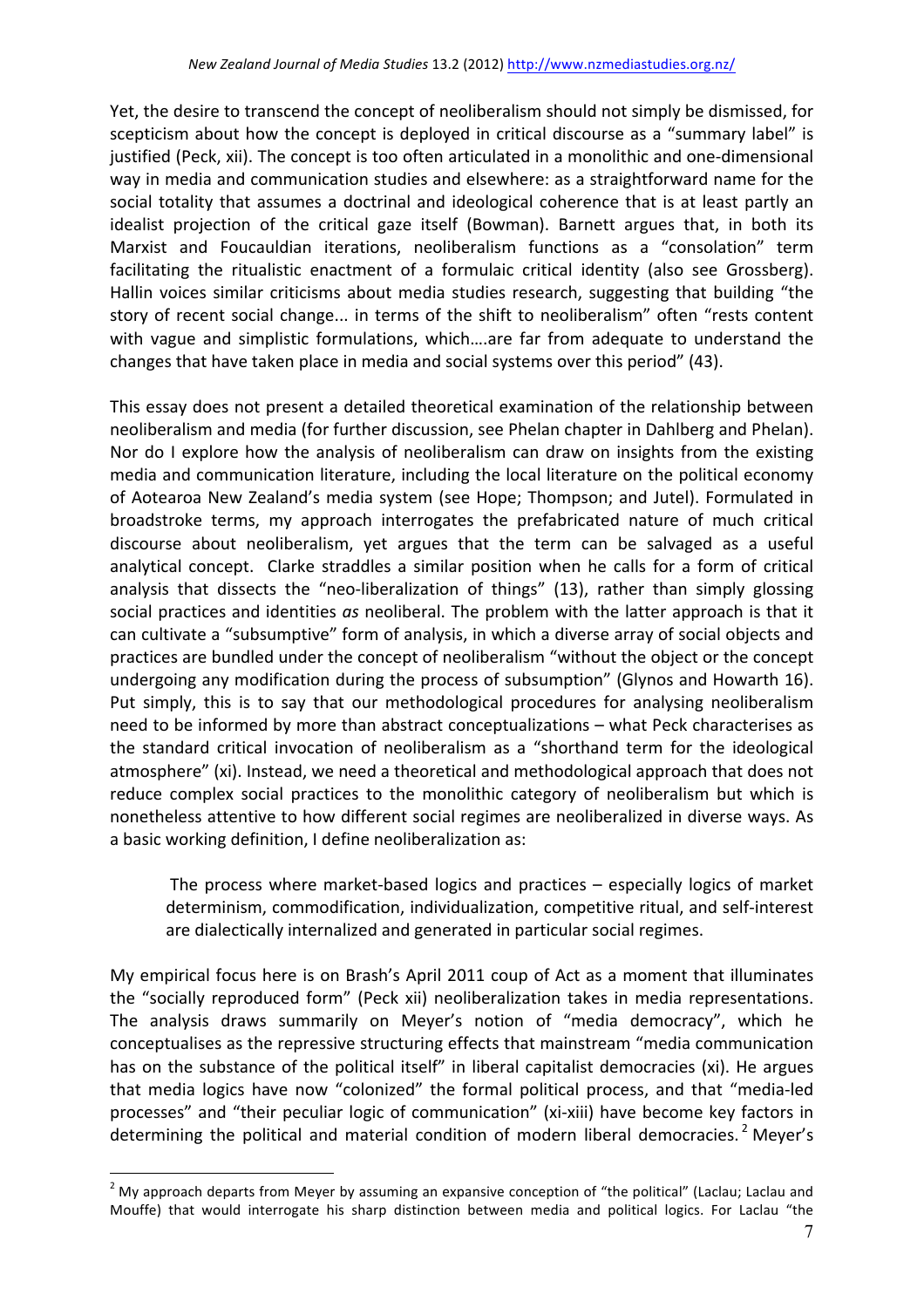argument is useful, as it focuses attention on the *political* implications of mainstream news media practices (hence my use of the hyphenated term "media-political"), as distinct from everyday media discourses that construct politics as a discrete phenomenon that journalists simply cover.

The next section of the paper describes the media-political constitution of Brash's return and summarises the "self-interpretations" (for further discussion of the methodological rationale, see Glynos and Howarth) articulated by the story's key figures.<sup>3</sup> The other two sections examine the event's representation in a more critical way that also enables me to signpost a general argument about the relationship between neoliberalism and media.

### The return of Brash as an empirical event

<u>.</u>

The series of events that culminated in Brash's appointment as the ACT leader was widely framed as an "extraordinary coup" ("Brash 'too extreme' for Key") in media reportage. What was most extraordinary about the story is that Brash was not even a member of Parliament or ACT when he announced his intention to challenge the incumbent leader Rodney Hide. Brash legitimised his intervention as an appeal to the fate of a right wing "reform" agenda in New Zealand, in a context where it was widely suggested that  $-$  led by what Brash called the "toxic" brand Hide (Watkins "Brash Steamroller") – ACT might lose all its seats in the November 2011 election. The fate of the political right had been the focal point of media speculation earlier in 2011, with reports suggesting that well financed representatives of the New Zealand "business community" had asked Brash to lead a new political party. Fearing a split in the libertarian right wing vote, Brash baulked at the prospect of a new party, though the threat that he might establish one gave a brutal authority to his leadership challenge: either Hide would do the right thing and resign from his untenable position as ACT leader, or else Brash would establish a new political party that would annihilate ACT in the next election (Watkins and Small).

The perceived constraining effects of National's desire to remould itself as the core government party flanked by the putative extremes of ACT and the Maori party was one of the principal targets of Brash's intervention. It was also central to his publicly expressed rationale for leaving a National party that  $he$  – alongside his then finance spokesperson Key – had brought to within 1% of being the leading political party in the 2005 election. In an open letter to Key published as an advert in several papers on May 12, Brash reproached Key on several fronts. He accused Key of resiling from commitments they had both affirmed in opposition and of governing in a manner that  $-$  because of the government's perceived tentativeness about dismantling some of the policy initiatives of previous Labour-led coalitions – was preoccupied with assuaging the concerns of Maori Party voters and those of "Labour and Green voters who crossed over to you in 2008" (Brash). "Why are you [Key] running New Zealand for our opponents", Brash pled, especially when "you have spent the last three years building up probably the greatest reserves of prime ministerial popularity in New Zealand history".

political" concerns the ontological question of how "social objectivity" has been institutionalized in a structurally precarious way. Laclau and Mouffe famously described social objectivity as a discursive horizon, where discourse is understood as a relatively stable, but also inherently contestable, articulation of linguistic *and* non-linguistic practices (where both kinds of practices are understood as material).<br><sup>3</sup> The qualitative selection of media texts was based on an initial sample of texts about the Brash coup sourced

from the Newztext plus database. Unsurprisingly, given the corporatized nature of the New Zealand media system, the sample included a large amount of recycled articles across newspaper titles.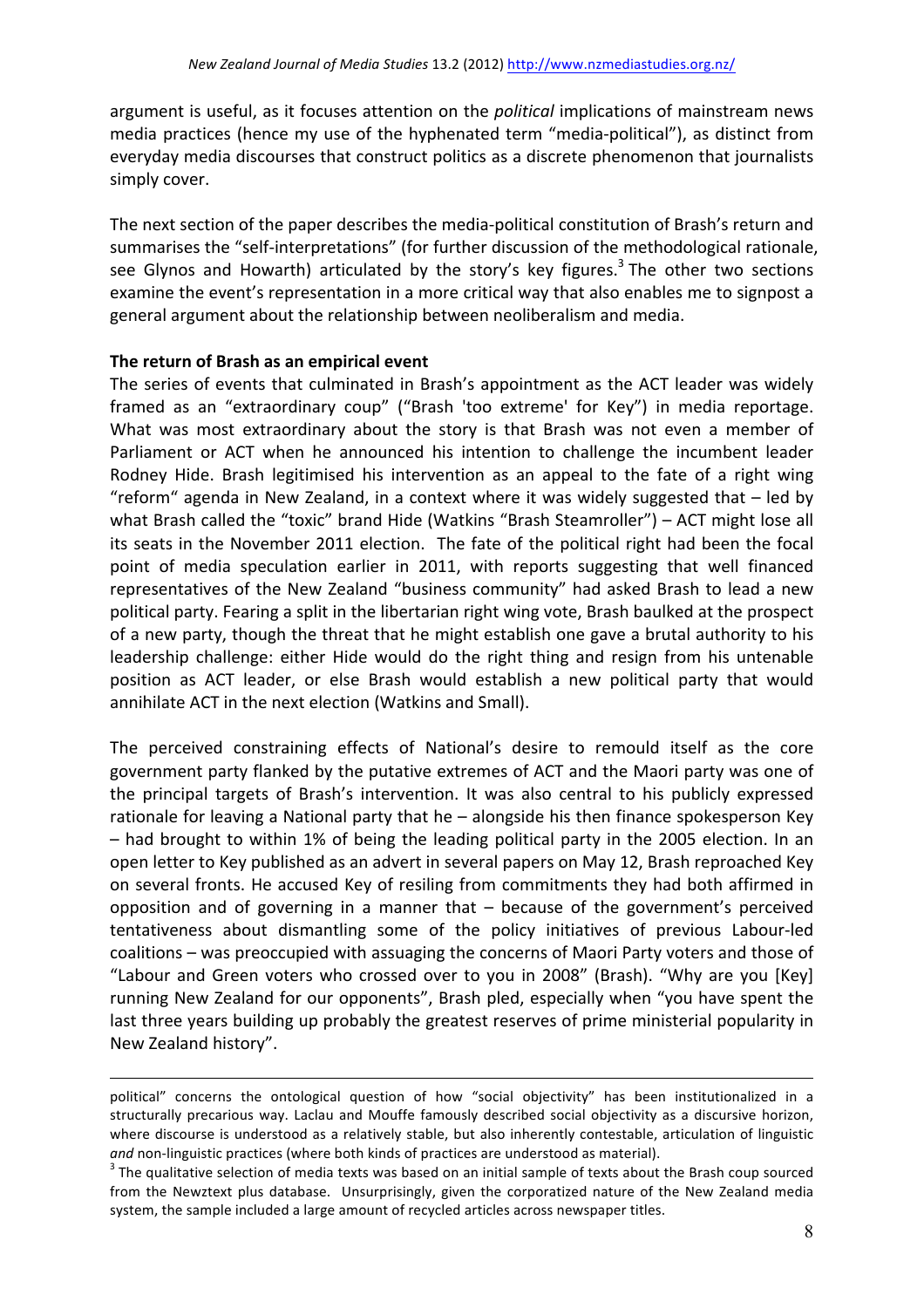Key's response to Brash's leadership bid was consistent with his interest in affirming the perceived pragmatic nature of the National political brand. Although he did not rule out the possibility of either a future coalition arrangement with a Brash-led Act or a future ministerial portfolio for Brash, Key was quick to characterise Brash as a political "extremist" opposed to his own moderate identity. "From National's perspective we are in a different space. We very much see ourselves as a Centre-Right party. We are not a political party that follows an extreme Right-wing doctrine" (cited in Small, Watkins and McCammon).

Labour sought to make political capital from Key's attempt to distance himself from Brash by emphasising the historical links between "the Key/Brash extreme team" and speculating on the possible backroom involvement of National strategists in Brash's coup (Labour Party Press Release). Yet, Key's preferred framing of the relationship with Brash was reproduced in different newspaper reports, with headlines and leads either emphasising Key's desire to distance himself from Brash ("Brash 'too extreme' for Key") or his reluctance to entirely rule out a future coalition relationship ("PM not dispelling Brash"). The omissions in Key's selfserving characterisation of Brash as an extremist was noted by some, with John Armstrong in the *New Zealand Herald* suggesting that Brash could conceivably retort that "he is only campaigning on much the same manifesto he did with National in 2005". A similar point was made more forcefully in a *Dominion Post* article by Luke Malpass, a policy analyst with the neoliberal think-tank, the Centre for Independent Studies. Suggesting that Brash was merely articulating a policy prescription that "has much in common" with the agenda of the Labourled coalition in Australia, Malpass argued that the kneejerk labelling of Brash as an "extreme" right-winger" showed how "left-wing New Zealand had become" and "how far New Zealand has drifted down a path of fuzzy, socialist sentiment, with little hard analysis of policy" (Malpass). 

Malpass' framing of Brash's intervention as a realist antidote to the dominant political consensus was echoed elsewhere. A *Dominion Post* editorial ("Editorial: National may find ACT very different") suggested that, "with Brash at the helm of Act", National's desire for a "credible party to its right on the political spectrum" had now materialized, "but it could be more credible than National wants". The editorial amplified the theme of Brash's credibility, describing him as a "serious politician", in contrast to the frivolous Hide, "as evidenced by his seizure of the leadership of a party of which he wasn't even a member" and his desire "to lead ACT not to safety or even respectability but to a position of influence in the next government". The paper expressed admiration for what it saw as Brash's clarity of purpose in seeking to finish "the business [he] left unfinished when he stepped aside as National Party leader in 2006 - setting New Zealand on a course to close the economic gap with Australia", an objective which Key and his Finance Minister, Bill English, now merely cite as a vague "'aspirational' goal". The editorial conceded that "few, if any" of Brash's policy prescriptions "enjoy popular support". However, it suggested that "a return by ACT to the economic agenda it was formed to promote will be a welcome addition to a political landscape presently dominated by soundbites, photo opportunities and blather". "The country cannot indefinitely continue to borrow to maintain a standard of living it cannot afford", warned the paper. "A debate is needed about choices and the consequences of choices", which Brash has the credibility to promote.

The notion that Brash's intervention represented a forthright, potentially "revolutionary" challenge to the New Zealand political establishment was given unlikely credence in a May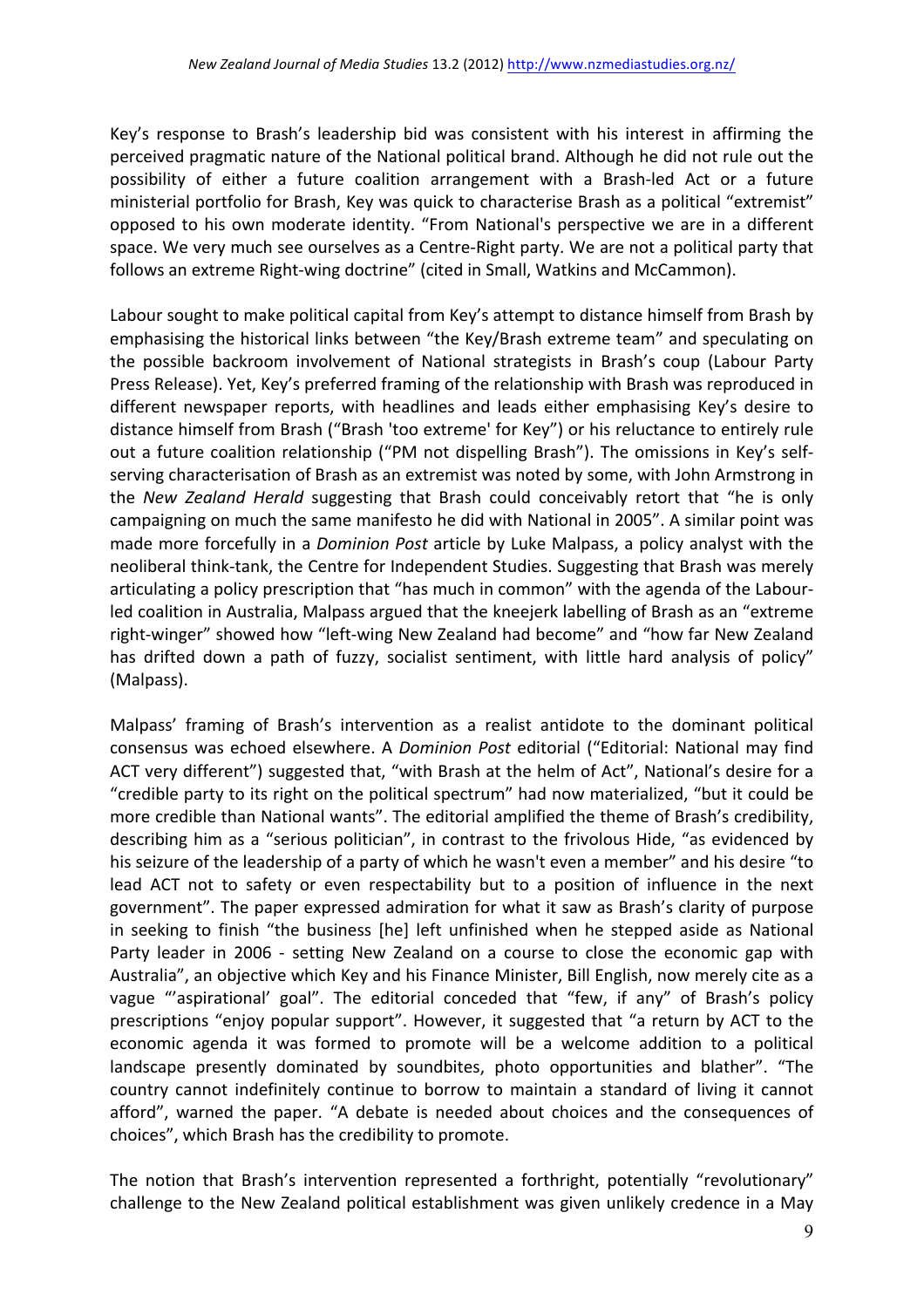13 *Dominion Post* column by Chris Trotter ("'One people'"). Trotter surmised that "Dr Brash's revolutionary project on behalf of the Right" is to dismantle the "'cradle to grave' welfare state" that "came under sustained political assault from Sir Roger Douglas and Ruth Richardson between 1984 and 1993". "Dr Brash's mission  $- 27$  years on  $-$  is to finish the job", suggests Trotter, echoing – as the *Dominion Post* editorial did too – the *Unfinished Business* trope of a book published by Douglas in 1993. Trotter positioned Brash as someone outside the elite and political establishment, who, if he is to be successful, "must lead an uprising *against* [italics added] the political elites". Thus, despite his aversion to Brash's ideological project, Trotter rearticulated some of the central assumptions of the general media discourse by positioning the neoliberal Brash as anomalous with the current political consensus (assumptions that, as we saw earlier, were reinforced by Trotter's analysis of Brash later in the year).

## **Neoliberalized media democracy: a representative anecdote**

So why construct a wider argument about the relationship between neoliberalism and media with an overview of an empirical event centred on the fate of the Act party? The return of Brash is an interesting empirical case because I think it offers a good representative anecdote of how Aotearoa New Zealand's media democracy has been neoliberalized in ways that are often invisible as such – or, to be more precise, are typically not talked about in "centring" (Couldry "Media Rituals") media-political spaces. My use of the processual term *neoliberalization* is quite deliberate because invoking an abstract, reified "neoliberalism" risks subsuming the case into a prefabricated critical explanation that has sometimes been the tendency of ideology critique in media and communication studies (Scannell). Instead of presupposing neoliberalism as a descriptive or explanatory category, I want to critically redescribe *how* precisely the media politics of the empirical event was neoliberalized and how that discursive regime was made possible (Glynos and Howarth).

I propose that the Brash case illustrates how Aotearoa New Zealand's media democracy is regulated by a hegemonic<sup>4</sup> articulation of logics and practices that need to be situated in terms of the neoliberalization  $-$  and the often paradoxical, fragmented and messy neoliberalization – of a wider set of social practices and identities. Five dialectically<sup>5</sup> linked features are highlighted here that also enable us to locate the more general "conditions of possibility" (Glynos and Howarth; Laclau & Mouffe) of neoliberalized media regimes.

First, the construction of the Brash story shows how, despite the commonplace critical abbreviation of the present as "the age of neoliberalism" (Hallin, 43), overt neoliberal identities like Brash and Act are often widely regarded with disfavour and cast as fringe identities both within the internal discursive configuration of the institutional political field and the wider field of mass media discourse. This may seem like an obvious point. After all,

 $4$  My understanding of hegemony follows Laclau's conceptualization of hegemony as a general "ontological category" ("Glimpsing" 322) that treats all social identities as hegemonically constituted because identity is always articulated in a particular way that could be constituted otherwise. Therefore, as I use the term, the description of a particular identity as *hegemonized* should not automatically imply that it has been determined in a top-down linear fashion, as is commonly assumed in the discourse of "neoliberalism-as-hegemony" (Barnett). Instead, the question of *how* a particular identity has been hegemonized is a question that needs to be empirically explored, rather than presupposed as the functional product of a given power structure.

 $<sup>5</sup>$  This paper's conception of dialectical processes follows Laclau's deconstructionist understanding of the</sup> dialectic, which emphasises the constitutive failure underpinning any attempt to fully reconcile dialectically opposed identities (For further discussion, see Dahlberg and Phelan).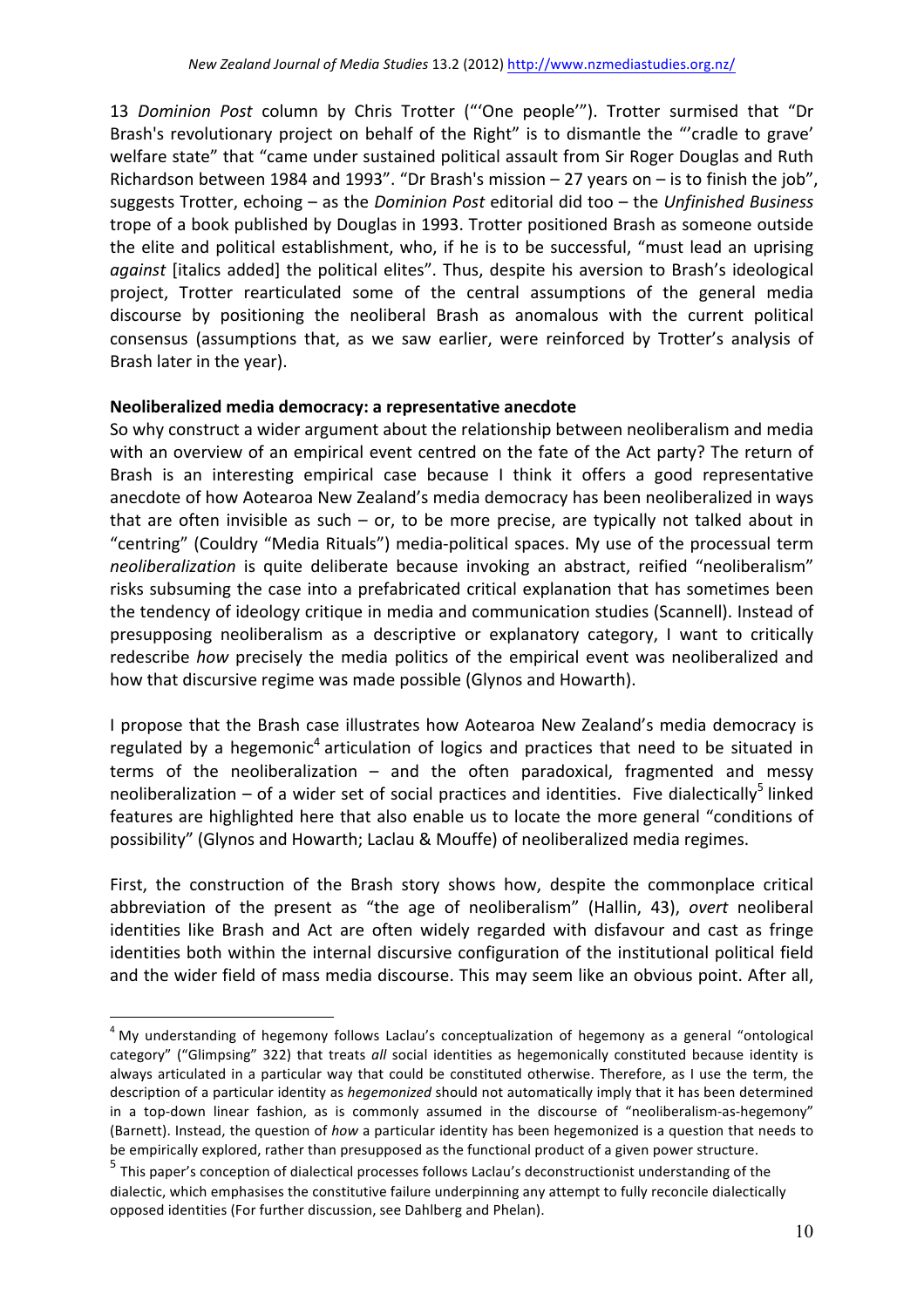we know ideological formations are often most successful when they conceal their explicitly ideological pedigree; or, in the ideological move par excellence, position themselves - in the way Key's identity is constructed by himself and others  $-$  as opposed to ideology. Nonetheless, if it is an obvious point, it is one that has not been adequately recognised in critical discourses about neoliberalism, which are often too quick to name the dominant ideological formation as "neoliberal" without satisfactorily exploring these paradoxes. The question of how political and social identifications are articulated as part of a shared, intersubjective lifeworld (Coole) is important in a media studies context, particularly given the widespread assumption that the media is part of an ideological infrastructure that reproduces neoliberalism. If the social practices of journalists and others with symbolic authority in, over and through the media do reproduce neoliberalism, well, then, more recognition needs to be given to how they often do this by paradoxically distancing themselves from neoliberalism – indeed, *ideology* in general.

Second, at a social level dominated by mass media representations and images, journalism's tendency to disavow ideology is dialectically reproduced in the tendency to treat the given social order as non-ideological, as exemplified by the widespread representation of Brash as *the* ideological one. Key can – in a manner deemed credible to some at least – conceivably construct his identity as non-ideological simply because he is *not* Brash. Thus, the more Brash reproaches him, the more the truth of Key's anti-ideological identity is affirmed. The orthodox left-right mapping and differentiation of political identities still takes place; politics is not without some explicit ideological content. Yet political distinctions are reproduced in a social context that is often profoundly ahistorical and guided more by product placement and marketing logics, rather than substantive or broad-ranging political differences. Hence Key can affirm his non-ideological identity by simply avoiding an abrupt overhaul of Labour policy initiatives, or by repackaging default neoliberal policies like privatisation in the softer qualified language of "mixed ownership models" (Small). This strategically desired identity is implicitly affirmed by Brash and Malpass' hyperbolic construction of Key's identity as "left wing", even if the left-wing identity he has allegedly been contaminated by resembles nothing more daring than a New Zealand inflection of third way discourses (Duncan).

The charge of left-wing hegemony can, in one sense, be dismissed as incoherent and selfserving. Yet I propose that the Brash case attests to a more general discursive feature of today's media democracies that has had its most theatrical incarnation in the political standoffs between the Obama administration and the Tea Party: that ideology functions most commonly and effectively in hegemonic media discourses as a pejorative epithet to censure either modest attempts to tame embedded neoliberalized norms that are immediately represented as "socialist", or, paradoxically, to condemn zealous identification with "free market" doctrine. What is often rendered invisible in these hegemonic media representations is recognition of the extent to which the existing social order *is* a neoliberalized formation. This enables - whatever about its implausibility to critical theorists  $-$  an enduring self-construal of neoliberalism as a minority and threatened identity (see Hayek; and Friedman), which struggles to be heard in mainstream media cultures allegedly dominated by "socialist" and "left-liberal" assumptions. This is illustrated in our empirical example by the casual presupposition at the start of Malpass' article: "IF ANYONE doubts how Left-wing New Zealand has become, one need look no further than the recent pronouncements of Australian Prime Minister Julia Gillard". It is also echoed, less obviously, in *The Dominion Post's* hope that Brash's return may see a potential subversion of the current "political landscape" and Trotter's idiosyncratic positioning of Brash as an anti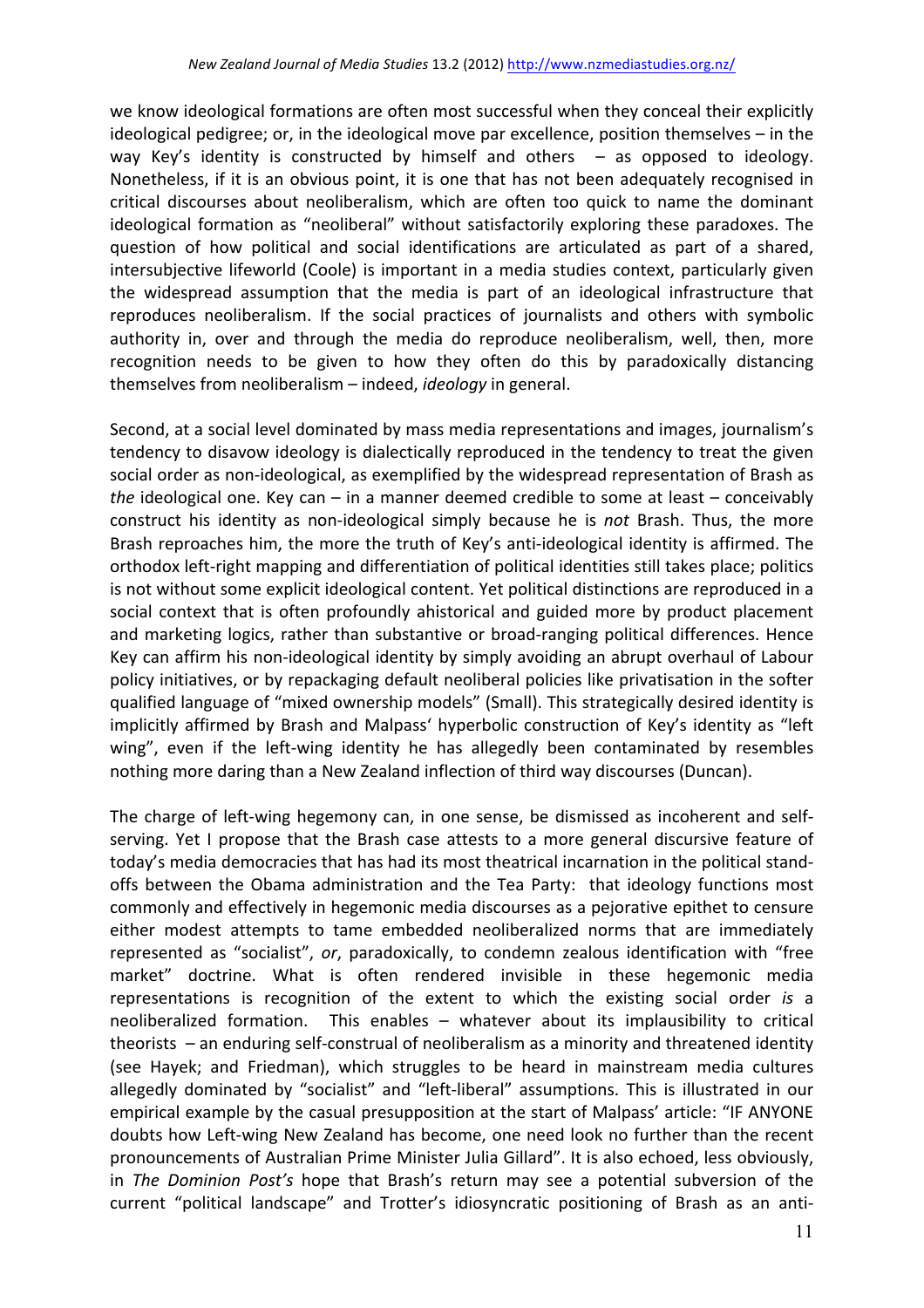establishment figure, both of which situate the arch neoliberal as someone at odds with the present.

Third, Key may enact an identity consistent with a familiar "end of ideology" and "postpolitical" posture and style (Dean; and Brown). Yet, through his embrace of what Savigny characterises as the ruling ideology of political marketing, he is, in another sense, governed just as rigidly as Brash by a set of explicit ideological practices that uphold "the primacy of the market in all aspects of political life" (64). Distinguishing between politics as ideology and marketing as ideology, Savigny argues that the latter "serves to legitimate the activity of marketing per se" (66), so that "politics becomes about markets and market competition. Prescription for political action is focused on marketing values and beliefs, rather than political ones" (75). This is to say that Key's strategic desire to distance himself from Brash is less because of his aversion to the latter's political agenda, but governed more by his internalisation of a marketing-based conception of politics that  $-$  based on his own party's internal research data and publicly available opinion polls  $-$  shows how the all-important centrist electoral market does not like Brash or the kind of sharp political identity he represents. In that sense, Key has mastered a set of political marketing techniques that Brash, as leader of National, struggled to reconcile with his political identity (see Hager). However, by casting Hide's "brand" as "toxic", Brash's takeover of Act shows how his own actions are structured by political marketing assumptions that allow him to more easily reconcile his "conviction politics" style with the pursuit of a niche target market. Therefore, despite their self-avowed differences, both political identities exemplify a now commonplace view that politics can be satisfactorily understood according to a political marketing template, where, as Finlayson argues, the "ideological content of political marketing is not contained in the message...but in the very fact that politics has to go to the market in the first place, that is has to submit to that logic and cannot develop its own" (cited in Savigny 75).

Fourth, Brash's aggressive, corporate-style takeover of a political party he was not even a member of shows how the niceties of democratic process constitute no great impediment to the doctrinaire neoliberal. The anti-democratic character of Brash's intervention also evokes a particular set of neoliberalized memories for New Zealanders, given that much of the post-1984 Rogernomics programme was without an electoral mandate and justified in the language of perpetual crisis that dominated New Zealand politics at the time (Kelsey). Amplified by these collective memories, as well as more recent memories of the manipulative tactics during Brash's period as leader of National from 2003 to 2006 (Hager), this historical backdrop helps us better understand the aversion to Brash, and an *explicitly* ideological politics, that comes through in much of the reporting. In that respect, what I described earlier as the ahistorical construction of the space of political differences is ahistorical in a qualified sense only, since Key's political strategy and posture, as well as the marketing data that structures the public articulation of that identity, is heavily mediated by these collective memories. At the same time, much like the casting of Brash as the uniquely ideological one, these historical discourses and memories tend to be strongly individualized, so that asserting a political distance from the earlier historical period is often enacted by simply distancing the relevant political personality from ideological bogeymen like Brash and Roger Douglas. In other words, the focus on *the individual* as the locus of political agency and responsibility – itself a key constitutive element in both the neoliberalization *and* mediatization of political and social practices (see Blumler and Kavanagh) – deflects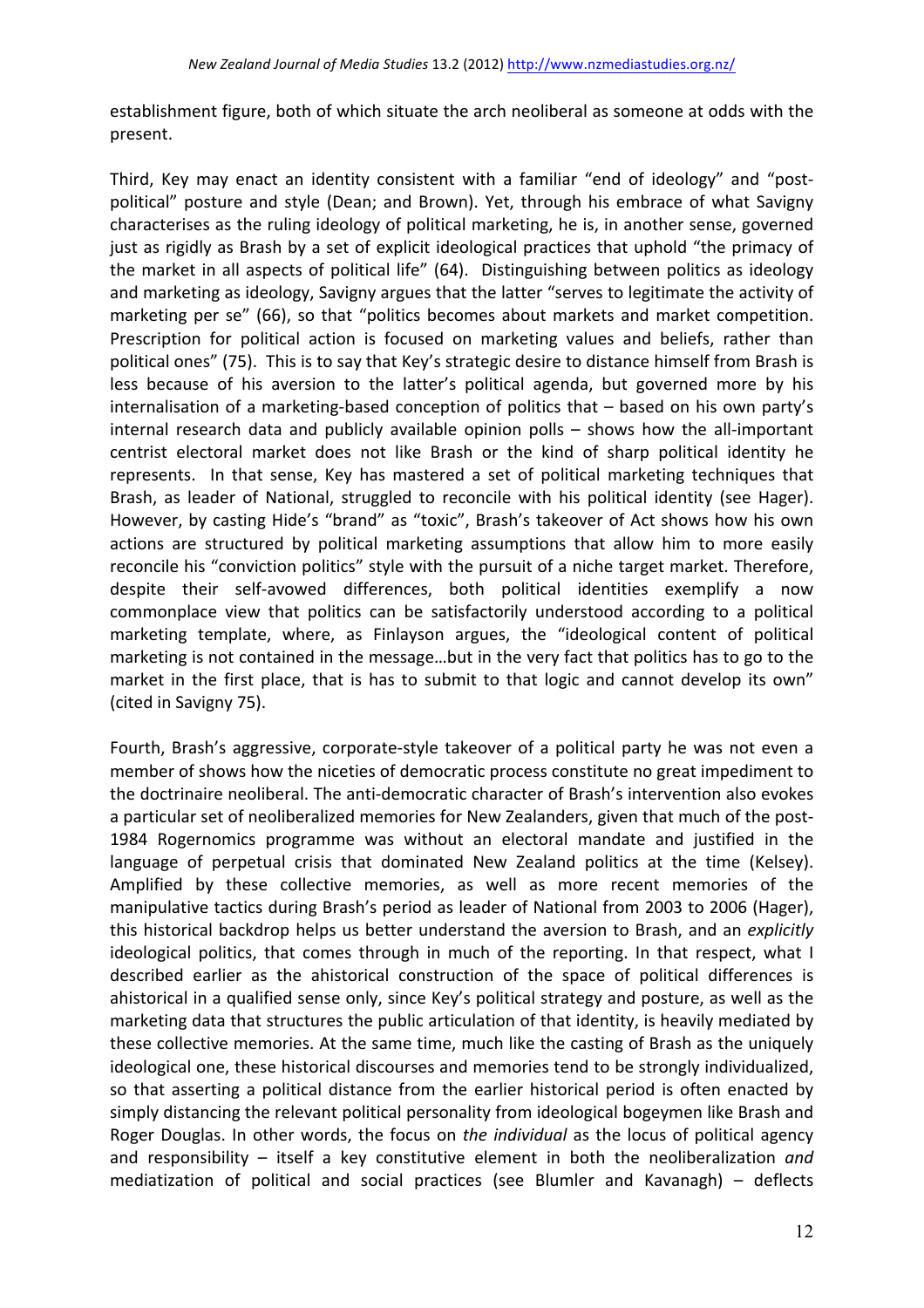attention from a more structurally orientated analysis of the ideological continuities between past and present.

#### **Neoliberalization and the journalistic habitus**

The final, multi-dimensional feature of the Brash case I want to highlight is the one of most importance to my argument: the specific role of media cultures and journalistic practices in the banal enactment of neoliberalized norms. The dialectical dimension of the analysis is particularly important here. I contend that we cannot understand the dynamic articulation of neoliberalized regimes and practices without analysing the specific role of media practices and journalistic logics in their constitution and naturalization. Two aspects of our empirical example are particularly salient. First, it is hard to see how we can understand the normalization of an "anti-ideological" and "post-ideological" politics, as personified by Key, without considering the homologies with mainstream journalism's own tendency to cultivate an anti-ideological disposition. This is to say that, despite the extensive critiques of the notion of journalistic objectivity, the journalism culture in Aotearoa New Zealand remains embodied in an ongoing identification with atheoretical and hand-me-down notions of objectivity, neutrality, balance and pluralism. This journalistic disposition is articulated as an anti-ideological ideology and style; performed as "an interest in disinterestedness" (Bourdieu "Pascalian" 125). However, much like Key's anti-ideological posture, the journalistic tendency to disavow ideology and politics cannot be accepted on its own terms. We need to explore instead how certain tendential features of the journalistic habitus<sup>6</sup> (Bourdieu "On Television"), particularly its "no-nonsense" focus on the empirically given and the concrete, resonate with what Aune describes as the rhetoric of "market realism" (see also Fisher). 

This realist posture and disposition is illustrated in the particular case by *The Dominion Post* editorial's valorisation of Brash's seriousness and the presupposition that he is willing to confront economic and political realities others are in denial about. The paper may refrain from explicitly endorsing Brash's agenda. Yet it suggests his return should be welcomed because, unlike others, he at least faces up to the condition of the world as it *is*, rather than wishing it might be otherwise. The key point to underline here is the role of media discourses of this kind in reproducing and regulating the "is-ness" and precarious positivity of the world (Laclau "New Reflections") – a form of material-discursive power that plays a crucial role in determining the strategic context in which a wider set of social and political identities are articulated. Banal discourses of this kind are also deeply ideological because they deemphasise the contingency and contestability of the social order, while simultaneously euphemizing this ideological commitment behind a realist posture that signifies "we don't do ideology".

Second, it is also difficult to see how the normalization of a political marketing paradigm grounded in an eternalization of liberal democratic norms can be satisfactorily understood without reflecting on its capacity to resonate with the journalistic habitus. By this I mean political journalists' shared identification with sedimented discourses about the nature of democracy (as *liberal* democracy) and the increasing internalisation of the assumption that

 $\overline{a}$ 

 $^6$  By journalistic habitus, I mean the embodied forms of subjectivity that are enculturated and reproduced in the social universe that is the "journalistic field".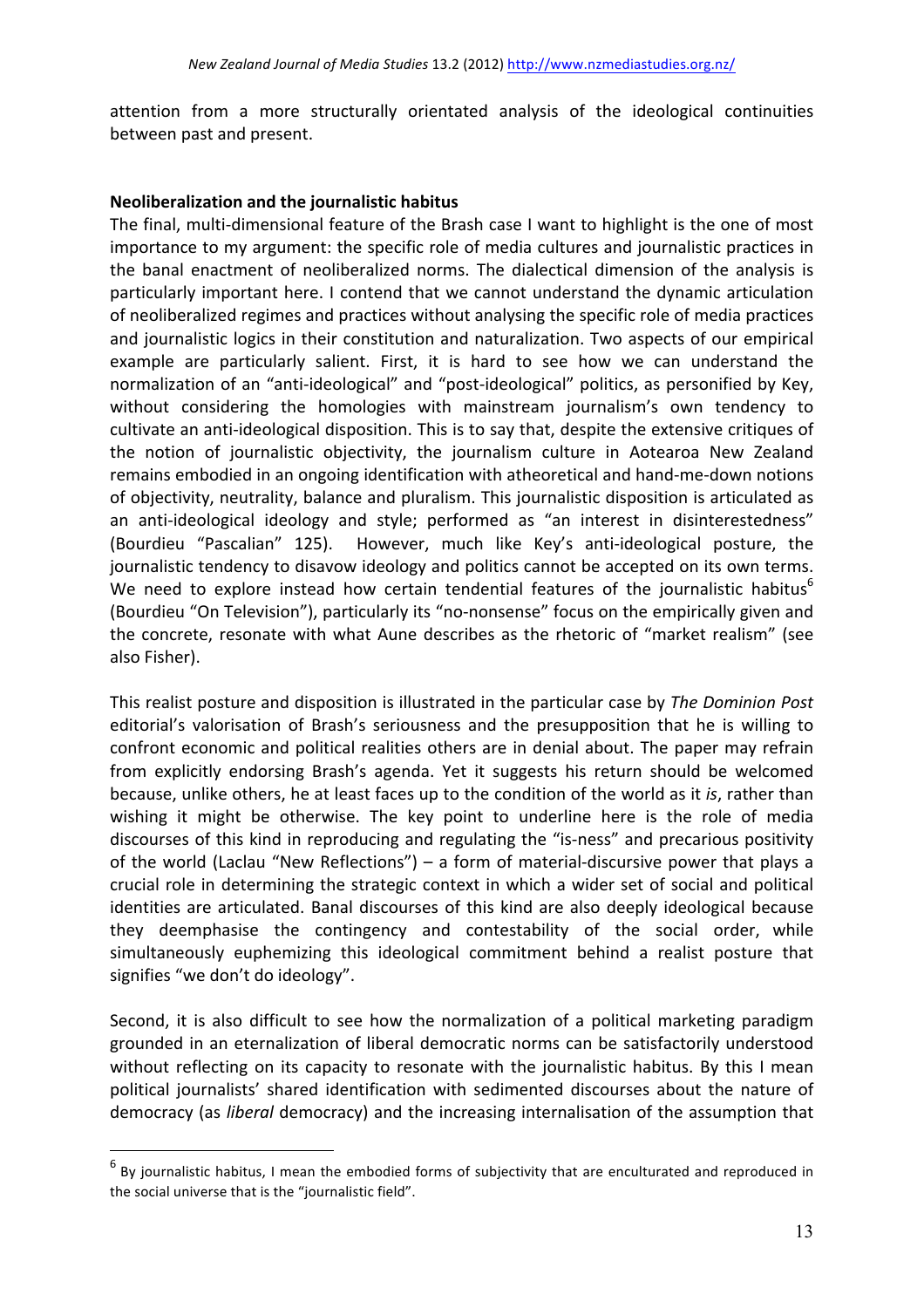journalistic field identities need to justify their own existence in market and economic terms. This convergence of identities is not without paradox. On the one hand, the incessant polling of public opinion is now a central element in journalism's production and marketing strategies (Stanyer). Yet, on the other, The Dominion Post's lament about a "political landscape presently dominated by soundbites, photo opportunities and blather" ("Editorial: National may find ACT very Different") shows how journalistic field identities also communicate an archetypal aversion to marketing and PR practices. The journalistic convergence with political marketing discourses resonates more deeply in the homologous identification with the normative assumption that politics must be "accountable" to the market, which, if rearticulated in a more exalted rhetoric, bears a strong "family resemblance" to the classic watchdog journalism principle that politics must serve and be accountable to the public. The fourth estate identity that embodies these normative assumptions is not without value as a democratic vision (Curran). However, as with political marketing's normative submission of politics to "market realities", journalistic appeals to accountability can often impose clear limits on the logic of "the political" (Laclau and Mouffe).<sup>7</sup> This is because of centring media's (Couldry "Media Rituals") privileged role, even in the digital age, in determining how the very category of "the public"  $-$  its needs, demands and affective mood  $-$  is constituted.

## **Conclusion**

This essay examined the relationship between neoliberalized, media and political logics by analysing the dominant media-political representation of Don Brash's takeover of the Act party in April 2011. My approach to analysing neoliberalism, and deploying neoliberalization as an explanatory category, interrogated two antithetical positions: first, the tendency of critical media researchers to rely on abstract appeals to a singular and totalizing "neoliberalism" and, second, the inverse claim that we are post-neoliberalism, a discourse routinely articulated in media representations of "free market" identities. In contrast, I emphasised how neoliberal logics are always dialectically articulated with other political, social and media logics, often in messy, fragmented and contradictory ways that are not socially recognized as neoliberal. I argued that the generally negative construction of Brash's *overt* neoliberal identity obscured the neoliberalized character of a wider set of social and media practices and amplified a "post-ideological" discourse that represents the present as other than neoliberal. I also emphasised the specific role of journalistic and media practices in constituting a neoliberalized imaginary that is repressive of the political.

To underline the latter point, I will end by briefly citing another media commentary in the aftermath of the 2011 election: a Tracy Watkins analytical piece where, like others, she lauded the merits of David Shearer's candidacy for the then open position of Labour leader.<sup>8</sup> The article is a near perfect reiteration of some of the neoliberalized assumptions structuring the representation of the Brash case. Shearer is described as the "candidate from central casting" (Watkins "Key-Like Qualities), because, like John Key, "he's the antipolitician, which means the public instantly warm to him [italics added], and he has a back story that only a Hollywood script writer could dream up". He is also celebrated as a

 $<sup>7</sup>$  The point cannot be explored here. But it is worth noting how the homologies between neoliberalism,</sup> journalism, political marketing and an anti-politics imaginary are also illustrated in the dispositional affinities between the journalistic habitus and rational choice theory (see Phelan chapter in Dahlberg and Phelan).

 $8$  The enthusiasm for Shearer now seems quite ironic given the media criticisms of his leadership abilities in 2012, much of it coming from the same journalists and pundit class who initially raved about his "back story".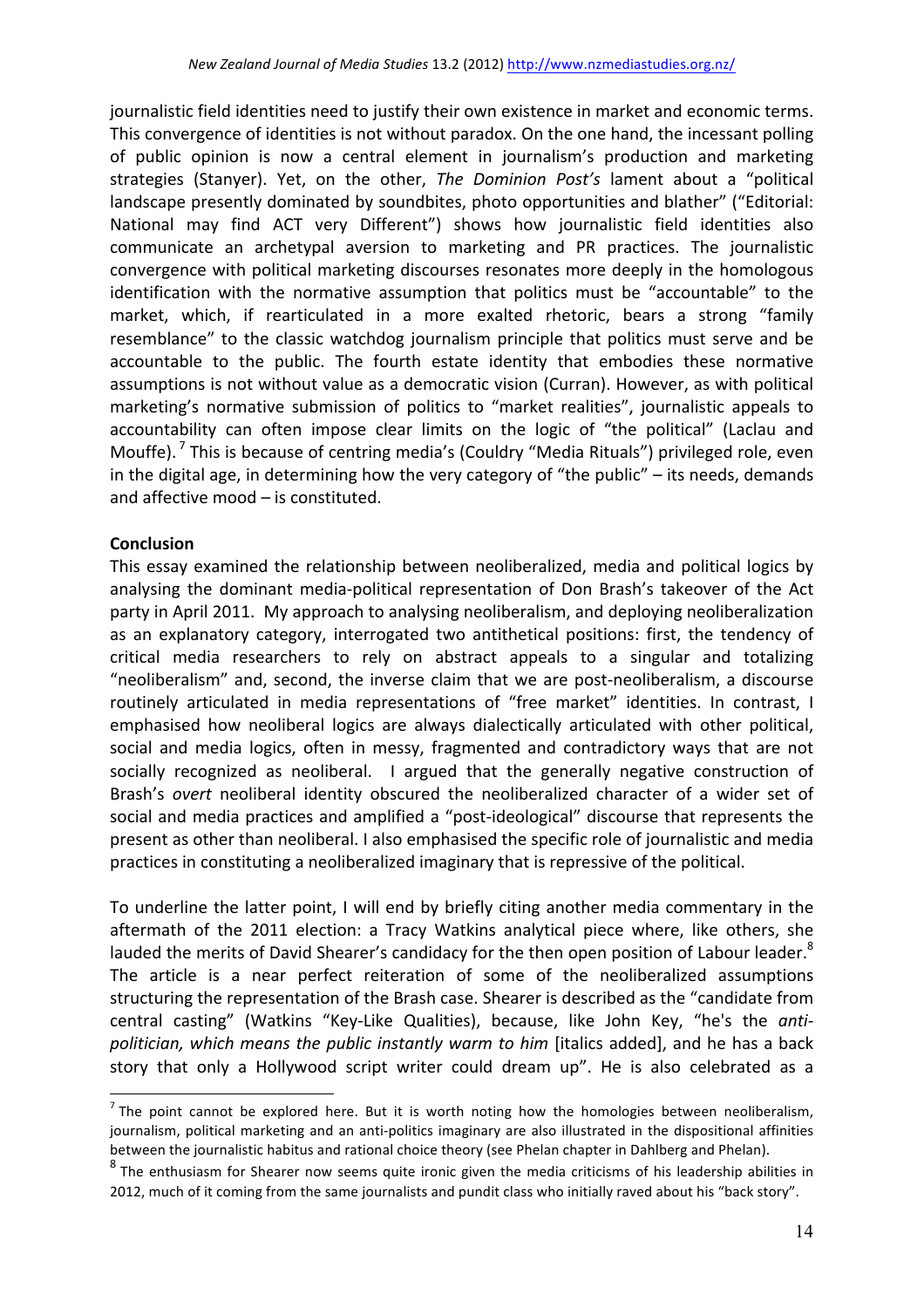"political newbie" who, unlike his rivals for the leadership contest, "carries no baggage from past administrations" and is "not hide bound by tradition or ideology".

Could one cite a better recent example of how mundane media discourses, self-construed as politically and ideologically indifferent, naturalize the truth effects of neoliberalized logics? Not only were these media representations and projections crucial to Shearer's success in the leadership campaign, but, more importantly, they also helped determine the *conditions* of possibility of his success on grounds that internalized the fatalism of a neoliberalized antipolitics imaginary (Hay). This is to say that the real political significance of the journalistic representation is, contrary to everyday impressions, not in its speculative observations about who might be the next Labour leader or even its vulnerability to the charge of media or journalistic bias. Rather, it is in the reproduction of taken-for-granted presuppositions  $$ what Bourdieu would call a doxa  $-$  that transpose the anti-political disposition of John Key onto a homogenous and classless "public", that assume ideology is a political liability (because of course ideology is now passé), and that marketize politics by representing good "back stories" and brand-freshness as key determinants of political success. These presuppositions are effectively ontologized: posited as things, truths and realities that prefabricate and structure the "objective" conjunctural condition of politics and political journalism. That they are presupposed, in Aotearoa and elsewhere, underscores the need for a critique of neoliberalism that also politicizes the socially unrecognized resonances between neoliberal, journalistic and media logics.

Sean Phelan is Senior Lecturer at the School of Communication, Journalism and Marketing, Massey University, Wellington. His publications include *Discourse Theory and Critical Media Politics* (co-edited with Lincoln Dahlberg, 2011), and *Scooped: The Politics and Power of Journalism in Aotearoa New Zealand* (co-edited with Martin Hirst and Verica Rupar, 2012). He is currently writing a book about neoliberalism, media and politics. He can be contacted at s.phelan@massey.ac.nz

# **References**

- Aune, James A. Selling the Free Market: The Rhetoric of Economic Correctness. New York: Guilford Press, 2001. Print.
- Barnett, Clive. "The Consolations of Neoliberalism". *Geoforum* 36.1 (2005): 7-12. Print.
- Birch, Kean, and Vlad Mykhnenko. *The Rise and Fall of Neo-Liberalism: The Collapse of an Economic Order?.* London & New York: Zed Books, 2010. Print.
- Blumler, Jay G, and Denis Kavanagh. "The Third Age of Political Communication: Influences and Features". Political Communication 16.3 (1999): 209-230. Print.
- Bourdieu, Pierre. On Television and Journalism. London: Pluto, 1998. Print.
- Bourdieu, Pierre. *Pascalian Meditations.* Stanford: Polity, 2000. Print.
- Bowman, Paul. Post-Marxism Versus Cultural Studies: Theory, Politics and Intervention. Edinburgh: Edinburgh University Press, 2007. Print.
- "Brash 'Too Extreme' for Key". *Taranaki Daily News* 30 April 2011. Newstext database 1 September 2011.

Brash, Don. "Letter to John Key". *Scoop* 13 May 2011. Web. 10 September 2011.

- Brenner, Neil, and Nik Theodore. "Cities and the Geographies of 'Actually Existing Neoliberalism". Antipode 34.3 (2002): 349-79. Print.
- Brown, Wendy. "Neo-liberalism and the End of Liberal Democracy". Theory & Event, 7.1. (2003). Web. 10 June 2011.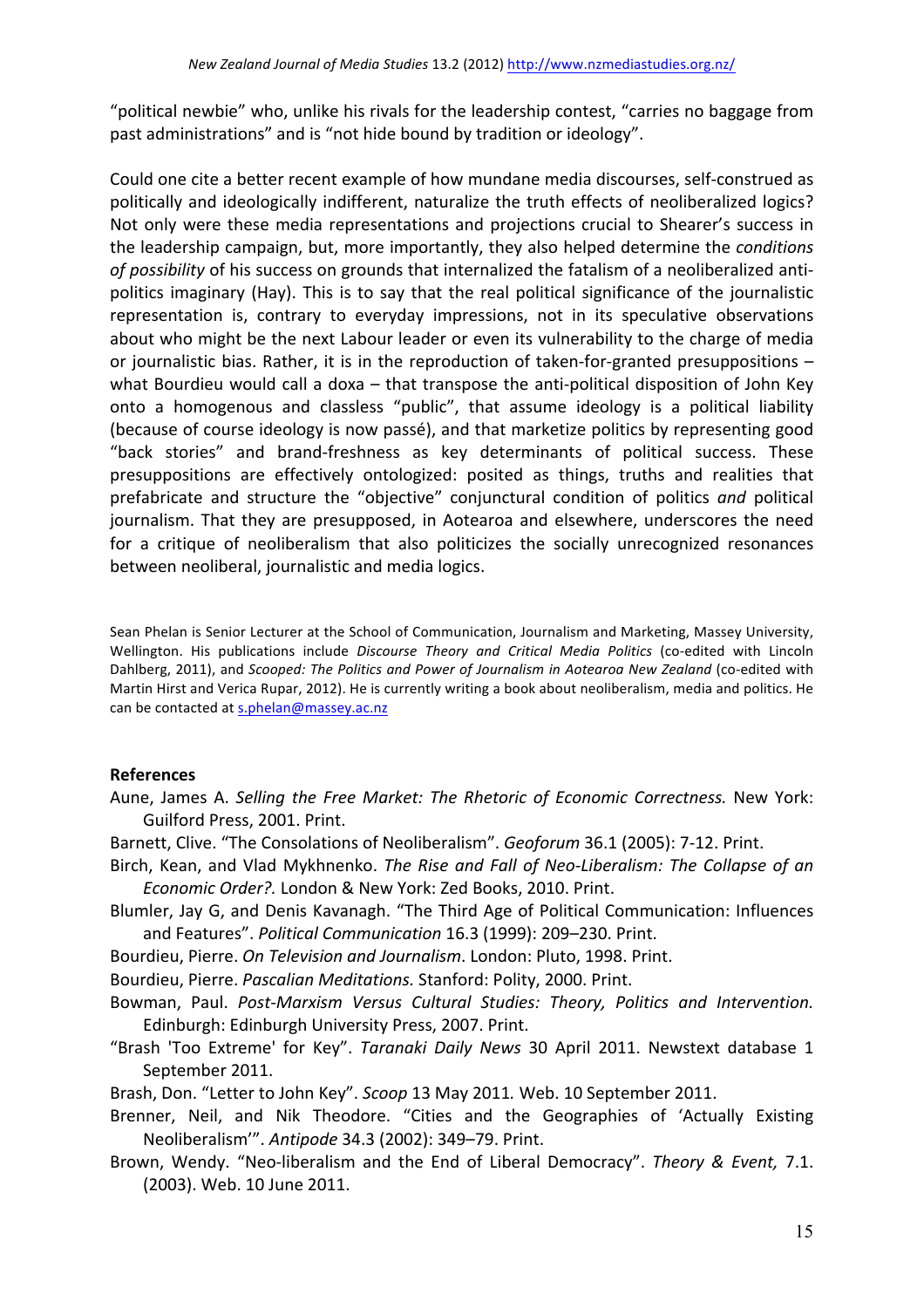- Clarke, John. "Living With/In and Without Neo-liberalism". *Focaal* 51. Summer (2008): 135– 147. Print.
- Coole, Diana. "Rethinking Agency: A Phenomenological Approach to Embodiment and Agentic Capacities". Political Studies 53. 1 (2005): 124-142. Print.
- Couldry, Nick. *Media Rituals: A Critical Approach*. London: Routledge, 2003. Print.
- Couldry, Nick. Why Voice Matters: Culture and Politics after Neoliberalism. London: Sage, 2010. Print.
- Curran, James. *Media and Power*. London: Routledge, 2002. Print.
- Dahlberg, Lincoln, and Sean Phelan. Discourse Theory and Critical Media Politics. Basingstoke: Palgrave Macmillan, 2011. Print.
- Dean, Jodie. *Democracy and Other Neoliberal Fantasies: Communicative Capitalism and Left Politics.* Durham, N.C: Duke University Press, 2009. Print.
- "Don Brash labelled a 'dinosaur' for Te Reo views". New Zealand Herald 10 November 2011. Web. 28 June 2012.
- Duncan, Grant. Society and Politics: New Zealand Social Policy (2nd Edition). Auckland: Pearson Education, 2007. Print.
- "Editorial: National may find ACT very Different". The Dominion Post 5 May 2011. Web. 1 August 2011.
- Edwards, Brian. "I risk arrest by speculating on what was in the English Breakfast tea. And how John Key's life could have been in danger". *Brian Edwards Media* 15 November 2011. Web. 20 June, 2012.
- Edwards, Bryce. "NZ Politics Daily". *Liberation* blog 4 July 2011. Web. 15 October 2011.
- Fisher, Mark. *Capitalist Realism: Is There No Alternative?* London & New York: Zed Books, 2009. Print.
- Friedman, Milton. *Capitalism and Freedom*. Chicago: University of Chicago Press, 1962. Print.
- Fuchs, Christian. "Call for papers: Communication, Crisis, and Critique in Contemporary Capitalism". Web. 5 July 2012.
- Glynos, Jason, and David Howarth. *Logics of Critical Explanation in Social and Political Theory.* London: Routledge, 2007. Print.
- Grossberg, Lawrence. "Standing on a Bridge: Rescuing Economies from Economists". *Journal of Communication Inquiry* 34.4 (2010): 316-336. Print.
- Hager, Nicky. The Hollow Men. Wellington: Craig Potton, 2006. Print.
- Hall, Stuart. *Thatcherism and the Crisis of the Left: The Hard Road to Renewal*. London: Verso, 1988. Print.
- Hallin, Daniel C. "Neoliberalism, Social Movements and Change in Media Systems in the Late Twentieth Century". The Media and Social Theory. Ed. David Hesmondhalgh and Jason Toynbee. London: Routledge, 2008. 45-58: Print.
- Harvey, David. A Brief History of Neoliberalism. Oxford: Oxford, 2005. Print.
- Harvey, David. "Is this *Really* the End of Neoliberalism?". *Counterpunch* March 13/15 1009. Web. 10 October 2011.
- Hay, Colin. Why We Hate Politics. Cambridge: Polity Press, 2007, Print.
- Hayek, Friedrich A. The Constitution of Liberty. London: Routledge, 1960. Print.
- Hope, Wayne. "New Thoughts on the Public Sphere in Aotearoa New Zealand". *Scooped: The* Politics and Power of Journalism in Aotearoa New Zealand. Ed. Martin Hirst, Sean Phelan, and Verica Rupar. Auckland, AUT Media, 2012. 27-64. Print
- Hubbard, Anthony. "Waiting in the wings". Sunday Star Times 4 December 2011. Web. 25 June 2012.